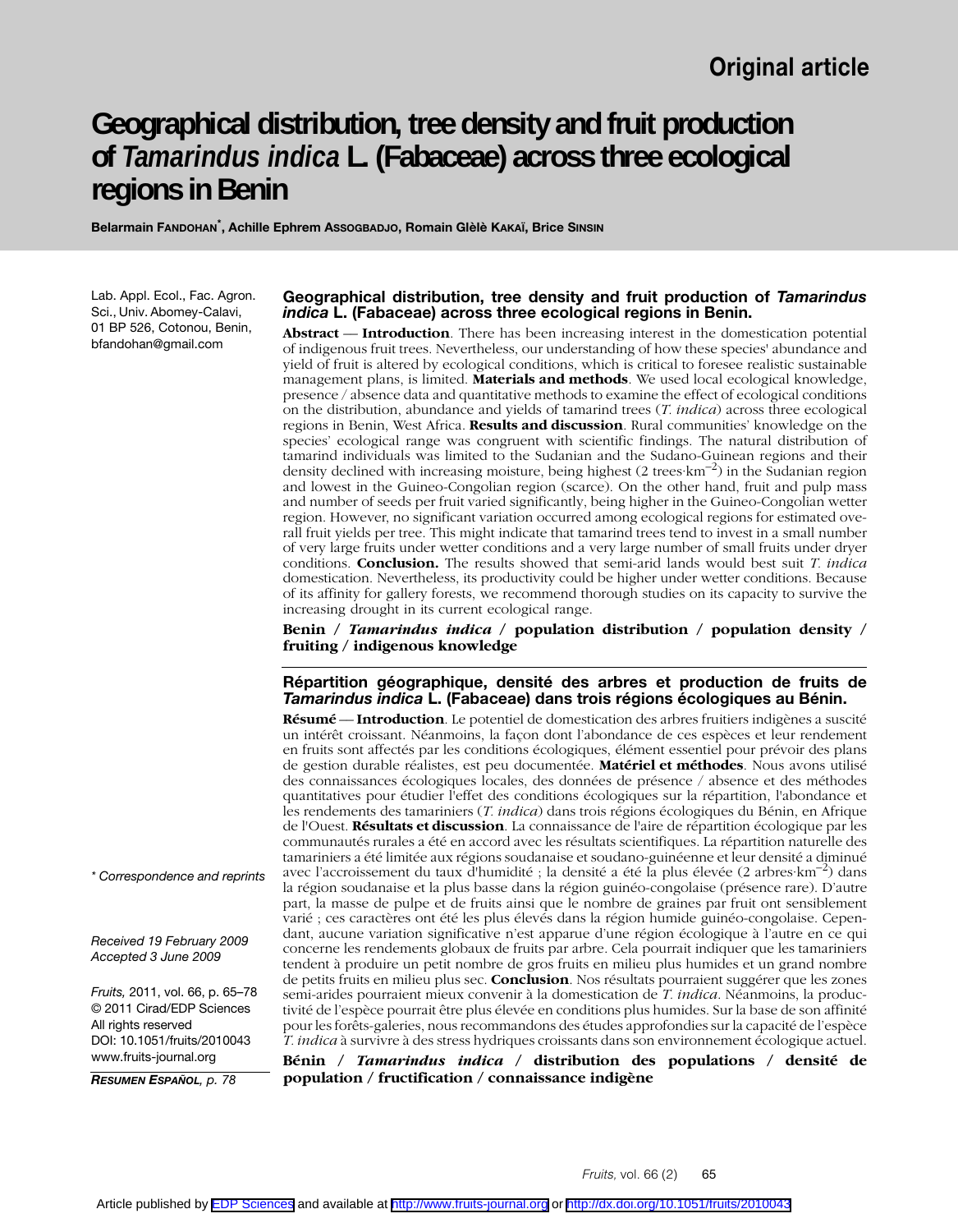# **1. Introduction**

Until recently, little interest has been shown in indigenous multipurpose tree species compared with their industrial timber counterparts. Available information generally lacks adequate quantitative analysis for the development of economic opportunities based on local resources as an alternative to excessive import of exotic products. Thus, initiatives in agroforestry seek to integrate indigenous trees whose products have traditionally been gathered from natural forests into tropical farming systems [\[1](#page-11-0)]. This is also to provide marketable products from farms that will generate income for resource-poor rural households. As such, it has led to an increasing interest in the domestication potential of some traditionally valued agroforestry trees in Africa, *i.e.*, *Detarium microcarpum* Harms [[2](#page-11-1)], *Irvingia gabonensis* (Aubry Lecomte ex O'Rorke) Baill. [\[3\]](#page-11-2) and *Sclerocarya birrea* (A.Rich.) Hochst.) subsp. *caffra* (Sond.) [\[4\]](#page-11-3), to cite just a few.

The growing number of studies on the domestication potential of indigenous trees have provided information about morphological and genetic diversity [\[5](#page-11-4), [6\]](#page-11-5), potential productivity [\[7](#page-11-6)] and nutritional and medicinal properties [[8\]](#page-11-7). However, as local environmental conditions influence variation in plants [\[9\]](#page-11-8), domestication programs should also consider the impact of ecological factors on distribution, abundance and fruiting potential of the targeted species. Such aspects are poorly explored but critical for identification of priority sites for planting and genetic improvement. In addition, such information may highlight the extent to which natural populations could supply market demand with products (*i*.*e*., fresh fruit and pulp) depending on ecological conditions. Although a number of studies have demonstrated that the distribution, abundance and fruiting potential of indigenous multipurpose trees depend on environmental conditions [[7](#page-11-6), [10\]](#page-11-9), the effect of environmental conditions may vary with plant species. In addition, the accuracy of abundance estimation may be strongly dependent on the method used and robust statistical methods should be used whenever possible.

*T*-Square sampling [[11](#page-11-10)] is a distancebased sampling method which has been used in ecology to estimate sizes and densities of many plant populations [[12](#page-11-11)]. It is a robust method that can provide informative results even if no prior information exists about the randomness or the uniformity of the spatial pattern of the species studied, and is especially suited to large-scale population studies [[13](#page-11-12)]. *T*-square sampling can therefore be used to evaluate the abundance of indigenous fruit trees or multipurpose trees nationwide or regionwide. In addition, recent ethnoecological studies advocate an integration of local ecological knowledge and ecological studies to advance our understanding of ecological processes and develop better plans for sustainable resource use [\[14\]](#page-11-13). To enable such integration, it is important to evaluate the congruence of local ecological knowledge with available scientific findings [[14](#page-11-13)].

*Tamarindus indica* L. is a semi-evergreen tree widespread in the tropics (Africa, Asia, Madagascar, South America), featuring prominently in riparian habitats [\[15\]](#page-11-14). In efforts to enhance the species' genetic resource conservation and utilization, it has recently been identified as one of the top ten agroforestry tree species to be prioritized for future crop diversification programs and development in sub-Saharan Africa [\[16\]](#page-11-15). There has been extensive interest in tamarind's biochemical, medicinal and nutritional properties, reproductive biology, morphology, cultivation and genetics [\[17\]](#page-11-16). Studies on the species in Asia, Africa and Latin America have documented its domestication potential in terms of sociocultural and nutritional values, and aptitude for seed and vegetative propagation [[17](#page-11-16)]. Tamarind's global distribution map has given strong evidence of its plasticity in the tropics [[18](#page-11-17)]. Studies on the species' native populations in Africa have provided data on biochemical analysis of its fruits [[19](#page-11-18)], genetic diversity, phenology, reproductive biology including pollinators, biometrical characters of seeds and seedlings [[20](#page-11-19)–[23\]](#page-12-0), and impact of habitat type on its conservation status [[24](#page-12-1)]. However, little scientific information is available on how ecological conditions locally influence its distribution, abundance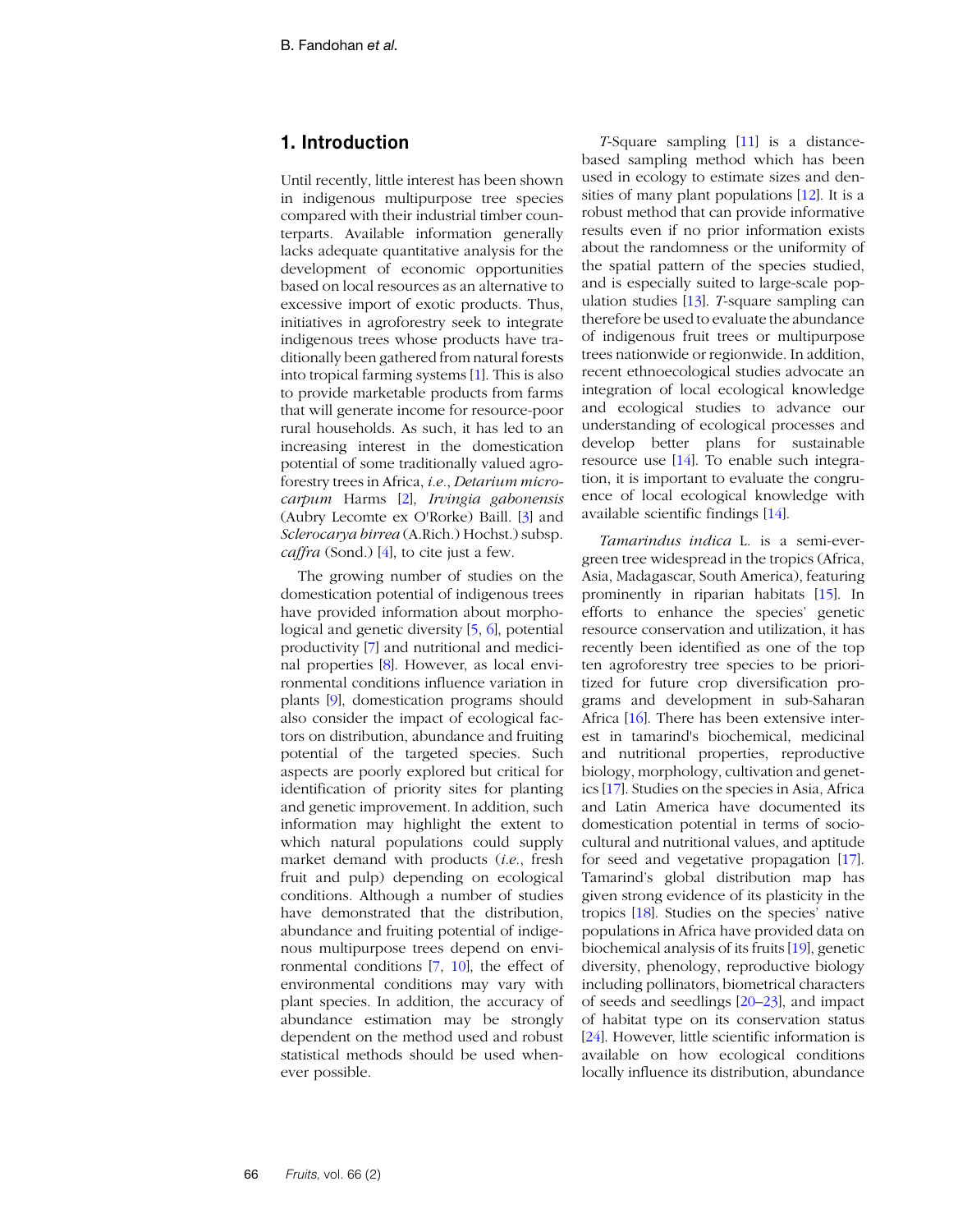and productivity in Africa. In this study, we used LEK and ecological studies to examine the distribution and productivity of tamarind trees in Benin as a case study. The following questions were addressed: (1) What is the distribution range and abundance of *T. indica* in relation to the ecological conditions it lives in? (2) How do ecological and tree-level factors alter its productivity of fresh fruits, pulp and seeds?

## **2. Materials and methods**

### **2.1. Study area**

Our study was conducted in Benin (West Africa). Ongoing work on the ecological niche of *T. indica* in Benin has confirmed the presence of tamarind individuals in the three ecological regions of the country (the Sudanian, Sudano-Guinean and subhumid Guineo-Congolian regions [[25](#page-12-2)]). Thus, this study was conducted nationwide (114 673 km²) [\[26\]](#page-12-3).

In the Sudanian region (9°45'–12°25' N), rainfall is unimodal. Mean annual rainfall is often less than 1000 mm, the relative humidity varies between 18% and 99% (highest in August) and temperature varies between 24 °C and 31 °C. The Sudanian region has hydromorphic soils, well-drained soils and lithosols.

In the Sudano-Guinean region (7°30'– 9°45' N), rainfall is unimodal, from May to October, and lasts for about 113 days with an annual total rainfall varying between 900 mm and 1110 mm. Mean annual temperature ranges from 25 °C to 29 °C, and the relative humidity from 31% to 98%. The soils in this zone are ferruginous.

In the Guineo-Congolian region (6°25'– 7°30' N), rainfall is bimodal with a mean annual rainfall of 1200 mm. Mean annual temperature varies between 25 °C and 29 °C and the relative humidity varies between 69% and 97%. The soils are either deep ferrallitic or rich in clay.

The principal ethnic groups are the Dendi, Bariba, Fulani, Waama and Gourmantché in the Sudanian region; the Fon, Tchabè, Nago, Agnin and Idatcha in the Sudano-Guinean region; and the Yoruba, Adja, Tori, Holi, Péda and Xwla in the Guineo-Congolian region. We focused on these 16 aforementioned ethnic groups during this study because they were the most ancient in their locations throughout the study area.

### **2.2. Ethnoecological survey**

Our survey aimed at documenting local perceptions about the distribution of tamarind trees in Benin. We applied semi-structured individual interviews to five traditional hunters / healers and five Fulani herders randomly sampled within each of the 77 state districts of Benin (770 respondents). The sampling was limited to persons of at least fifty, so that only experienced informants were questioned. We targeted Fulani herders because they are culturally associated with the species and usually keep the fruits during migrations (personal field observation). The healers and hunters were chosen because of their local reputations in plant knowledge. These socio-professional groups are more likely to hold very informative knowledge about the past and present distribution of the species. The following questions were asked: (i) As an indicator of its presence in earlier times, we asked whether tamarind had a local name in the language of the most ancient indigenous ethnic groups of each district; (ii) Is the species currently found in the natural vegetation? If yes, in which habitats? (iii) Was the species present in the native vegetation in earlier times? If it was present in earlier times but is not currently present, then why has it disappeared?

## **2.3. Characterization of the distribution patterns and density of tamarind**

In each of the 77 state districts, we made a visual confirmation of the species' presence/absence within protected areas, forests and farmlands, following unfixed transect lines across natural vegetation, with the help of transhumants or hunters recommended by local leaders.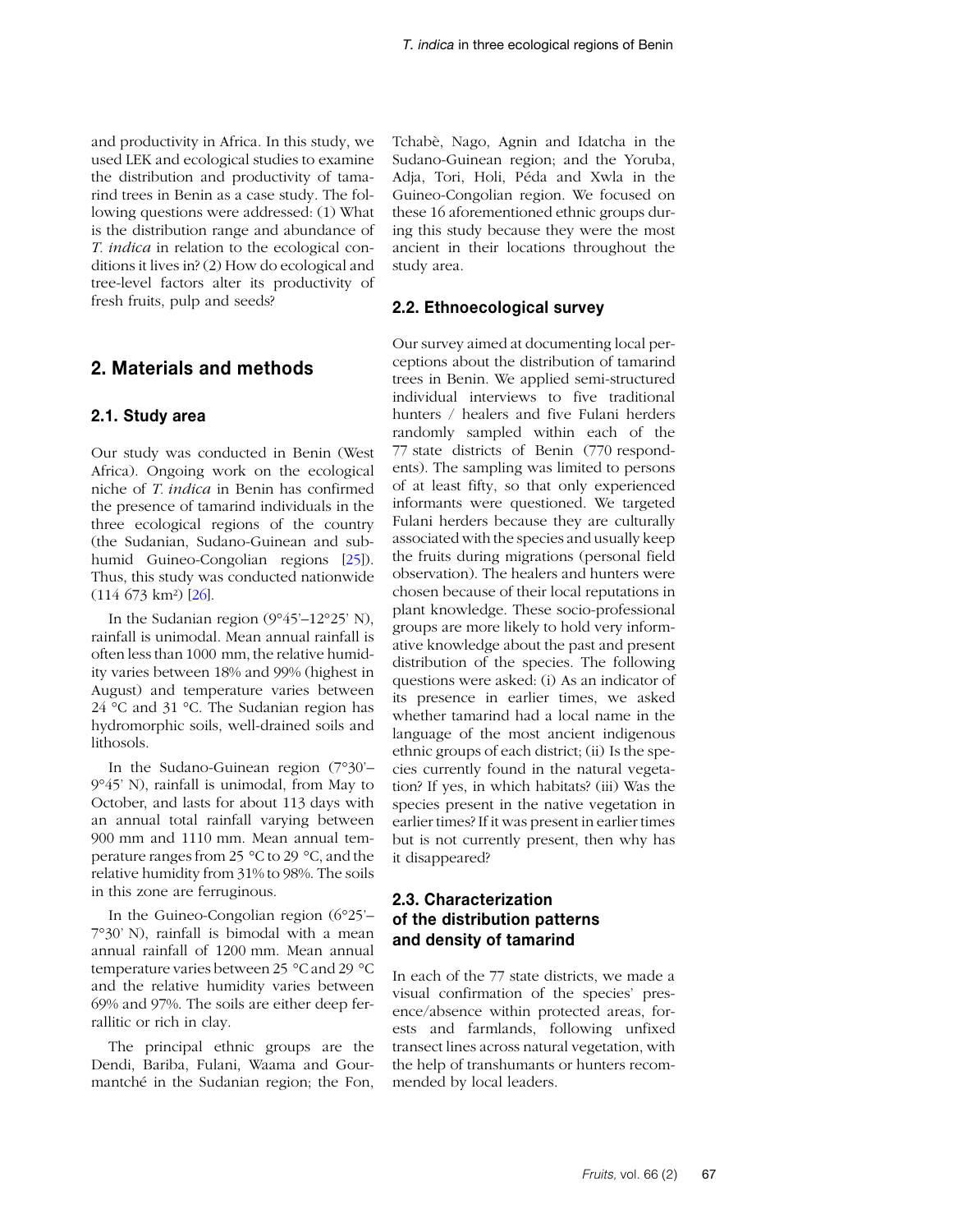Then, we performed a sampling plan for tamarind density estimation based on the ten phytogeographical subdivisions of the three ecological regions [[27](#page-12-4)]. We randomly selected one to two sites (protected areas and surrounding farmlands) within each phytogeographical district where tamarind natural populations were observed (*table I*). The density of the species was estimated using the *T*-Square sampling method. Each phytogeographical district was represented by 45–90 sampled points for density estimation (overall 630 points for 112,622 km²), following a protocol already published [[28](#page-12-5)].



To address any underlying heterogeneity in tamarind trees' pattern, a stratification of the vegetation and a systematic sampling approach were performed. Thus, each selected site was first stratified into three habitats: forest, savannah and farmland. We established 15 points in each habitat. The 15 points were distributed on five azimuth transects of 15 km, so that each transect was divided into three equally spaced marks  $(5 \text{ km})$   $(S_i)$ ; then, from each marked point, the distance  $(x_i)$  to the nearest tamarind individual  $(T_1)$  was measured using a global positioning system (GPS Garmin 76). Next, the distance  $(y_i)$  between  $T_1$  and its nearest neighbor  $(T_2)$  situated in the 'half-plane' excluding  $S_i$  was measured [\[29\]](#page-12-6) (*figure 1*). We used a GPS instead of a tape measure or a decameter since "*x*" and "*y*" distances were often over 500 m, except in gallery forests.

## **2.4. Estimating average yield of fresh fruit, pulp and seeds**

Data were collected on a total of 65 trees sampled among the trees that we located when estimating tree density. Thirty trees were sampled in both the Sudanian and Sudano-Guinean regions while only five trees were selected in the Guineo-Congolian

### **Table I.**

**Figure 1.**

from Diggle [29]).

*T*-Square sampling method [tamarind trees (T); sampling point (mi ); distances labeled *x* and *y*; planes labeled L and R; region of interest  $(\Omega_i)$ ] (adapted

Sampling plan for assessing geographical distribution, tree density and fruit production of *Tamarindus indica* L. in three ecological regions of Benin.

| $N^{\circ}$                                                | Ecological regions | Phytogeographical district                                                          | State district                                             | Study site                                                                                                            | Coordinates                                                                               |                                                                                                 |
|------------------------------------------------------------|--------------------|-------------------------------------------------------------------------------------|------------------------------------------------------------|-----------------------------------------------------------------------------------------------------------------------|-------------------------------------------------------------------------------------------|-------------------------------------------------------------------------------------------------|
|                                                            |                    |                                                                                     |                                                            |                                                                                                                       | Lat. E                                                                                    | Long. N                                                                                         |
| $\mathbf{1}$<br>$\overline{2}$<br>3<br>$\overline{4}$<br>5 | Sudanian           | Atacora Chain<br>Mekrou-Pendjari<br>Mekrou-Pendjari<br>Borgou North<br>Borgou North | Tanguiéta<br>Karimama<br>Tanguiéta<br>Banikoara<br>Pehunco | Pendjari National Park<br><b>W</b> National Park<br>Pendjari National Park<br>W National Park<br>Upper Alibori Forest | $1^{\circ} 44'$<br>$2^{\circ} 54'$<br>$1^\circ 30'$<br>$2^{\circ}$ 40'<br>$2^{\circ}$ 17' | $11^{\circ} 07'$<br>$12^{\circ}06'$<br>$11^{\circ} 25'$<br>$11^{\circ} 55'$<br>$10^{\circ} 59'$ |
| 6<br>8<br>9                                                | Sudano-Guinean     | <b>Borgou South</b><br>Borgou South<br>Bassila<br>Zou                               | Tchaourou<br>Kalalé<br>Bassila<br>Djidja                   | Monts Kouffé Forest<br><b>Three Rivers Forest</b><br>Penessoulou Forest<br>Gbadagba Forest                            | $2^{\circ}$ 08'<br>$3^\circ 19'$<br>$1^{\circ} 64'$<br>$2^{\circ}$ 01'                    | $9^\circ 00'$<br>$10^{\circ} 50'$<br>$9^\circ 21'$<br>$7^{\circ} 57'$                           |
| 10<br>11<br>12<br>13<br>14                                 | Guineo-Congolian   | <b>Oueme Valley</b><br>Plain<br>Plain<br>Pobè<br>Coast                              | Zogbodomey<br>Kétou<br>Houéyogbé<br>Pobè<br>Ouidah         | <b>Locoly Swamp Forest</b><br>Kétou-Dogo Forest<br>Houéyogbé Forest<br>Pobè Forest<br>Ahozon Forest                   | $2^\circ 36'$<br>$2^{\circ}$ 60'<br>$1^{\circ} 85'$<br>$2^\circ$ 68'<br>$2^\circ$ 16'     | $7^\circ$ 10'<br>$7^\circ$ 73'<br>$6^\circ 50'$<br>$7^\circ 07'$<br>$6^\circ 37'$               |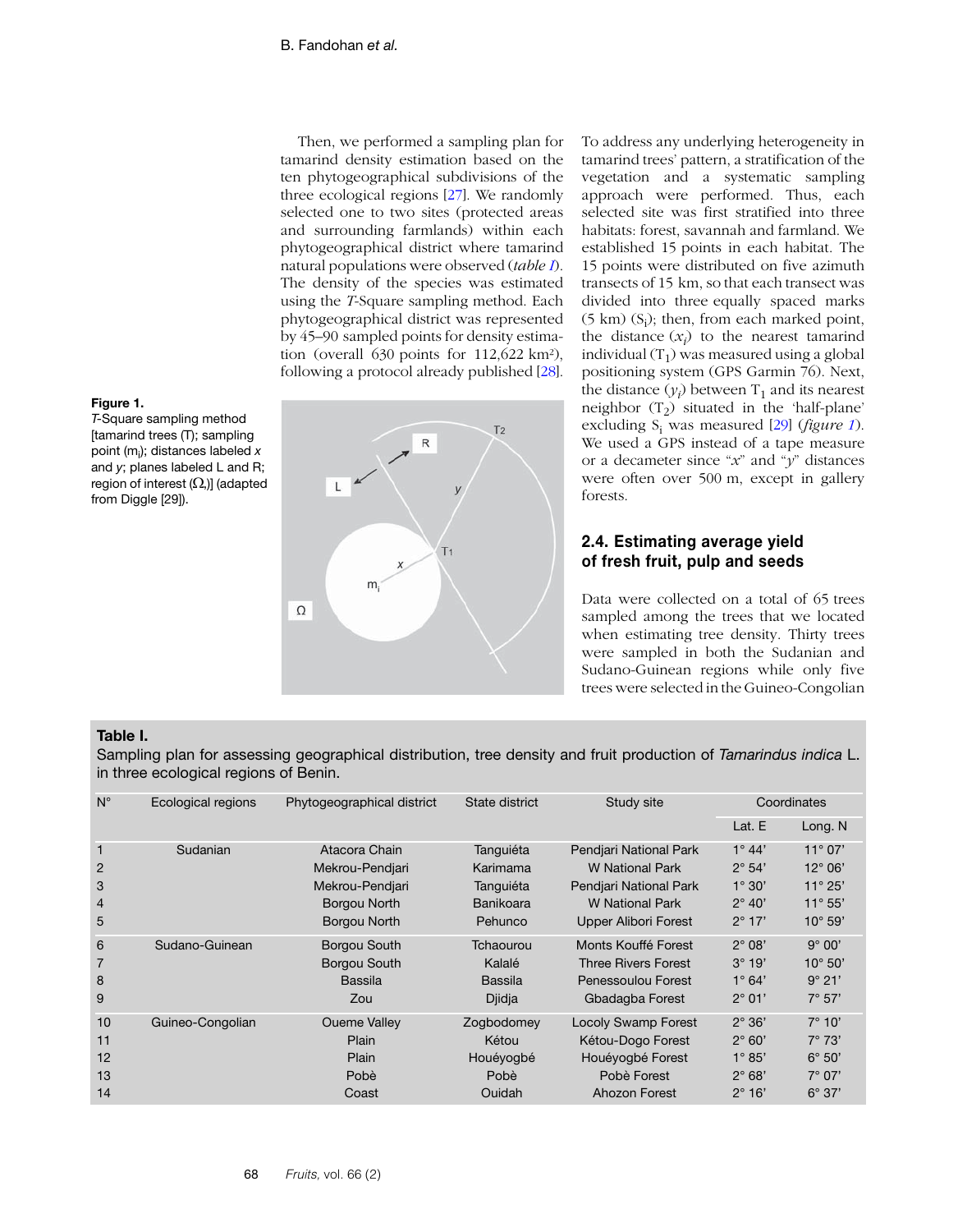region. The lower number in the latter region was due to the scarcity of tamarind trees in that region. For consistency and to make realistic comparisons, sampling was limited to trees with a diameter at 1.3 m above ground  $(D_{130})$  of at least 20 cm. Sampled trees were measured for  $D_{130}$ , total height and crown diameter. Crown areas were computed according to a method published elsewhere [[30](#page-12-9)]. For each fruit-bearing tree, fruits were harvested and weighed together.

To estimate fruit and pulp mass and number of seeds per fruit, 30 fruits were sampled per fruit-bearing tree as described elsewhere [[31](#page-12-7)]. After weighing, fruits were oven-dried at 65 °C for 48 h to obtain dry mass. Dried fruits were broken and the content extracted (pulp + seeds + fibers). Pulp was removed by soaking in water. The remainder (seeds and fibers) was ovendried at 65 °C for 48 h and weighed. Pulp mass was computed as: dry mass of the fruit minus dry mass of the remainder. Finally, the number of seeds per fruit was also counted.

Climatic data for over 30 years (1978– 2008) were obtained for each sampling site within ecological regions from the Worldclim data [\[32\]](#page-12-10).

### **2.5. Data analysis**

For ethnoecological data, we computed a response rate per question using the follow-ing formula [[33](#page-12-11)]:  $F = [100 \times (S / N)]$ , where *S* is the number of responses to a particular question and *N* is the total number of persons interviewed.

The density of *T*. *indica* in each phytogeographical district was calculated according to the following formula [[29](#page-12-6)]:

$$
\lambda = \frac{m}{\pi} \times \frac{1}{\sqrt{\sum_{i=1}^{m} x_i^2 \times \frac{1}{2} \sum_{i=1}^{m} y_i^2}}, \text{ where: } \lambda \text{ is}
$$

the estimate of the number of adult trees  $(D_{130} \ge 10 \text{ cm})$  per km<sup>2</sup>, *m* is the number of sampling points,  $x_i$  is the distance from the  $i$ <sup>th</sup> point to the nearest tamarind  $(T_1)$  tree,  $y_i$  is the distance between  $T_1$  and its closest neighbor  $(T_2)$  in the opposite plane which does not contain the *i*<sup>th</sup> sampling point, and  $\pi$  is approximately equal to 3.14.

The distribution and abundance of *T. indica* were then mapped using Arcview software.

The mass of the pulp content (*wp*) in each fruit was computed using the following formula:  $wp = wP_i - wR_i$ , where  $wp$  is the pulp content of a fruit for a given tree;  $wP_i$  is the total dry mass of the fruit  $(i)$ ; and  $wR_i$  is the total dry mass of seeds, fibers and husk of the fruit (*i*). Overall yield of pulp and number of seeds of the sampled trees were estimated based on total yield of fresh fruits and mean values obtained for fresh mass and dry mass of fruit.

The climatic index of Mangenot  $(I_M)$ , which is a measure of water availability [\[27\]](#page-12-4), was computed for each sampled site as follows:

$$
I_{\text{M}} = \frac{\frac{P}{100} + M_{S} + \overline{U}_{X}}{nS + \frac{500}{\overline{U}n}}
$$
, where *P* is the mean

annual rainfall (mm);  $M<sub>S</sub>$  is the mean rainfall of dry months (rainfall less than 50 mm); *nS* is the number of dry months;Ux is the maximum of annual relative humidity (%) ; and Un is the minimum of annual relative humidity (%). This index provides a better quantitative assessment of climatic conditions than any single climatic variable and was used here as the indicator of the environmental conditions in each ecological region [\[27\]](#page-12-4).

Because productivity of fresh fruits and, pulp and seed values were not normally distributed (Ryan-Joiner test of normality) [\[34\]](#page-12-8), the non-parametric test of Kruskal-Wallis was applied to describe and compare the three ecological regions. To investigate the correlation between ecological conditions, tree characteristics  $(D_{130}$ , height, crown area) and differences in tamarind productivity, a Standardized Principal Component Analysis (PCA) was first performed on the productivity traits of the species (pulp mass, number of seeds per fruit, overall yield of fruits and pulp, and number of seeds per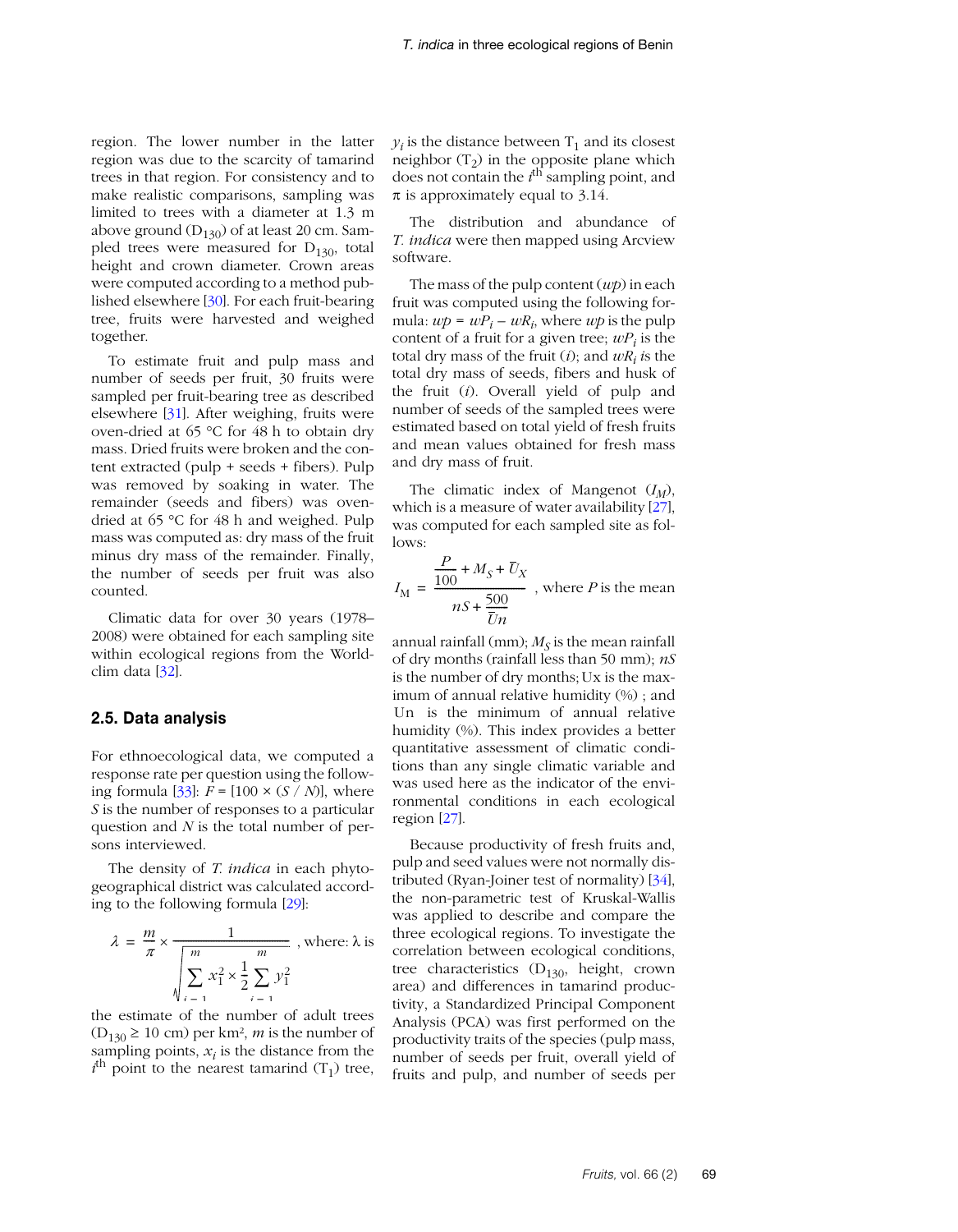tree). The principal components obtained from the PCA were then correlated with  $D_{130}$ , height, crown area of tamarind trees and the climatic index of Mangenot using Pearson's correlation coefficient. This method was used to avoid evident correlation between the productivity traits of the species that could bias the estimation of the degree of link they have with the dendrometric and ecological parameters.

# **3. Results**

## **3.1. Local perception on past and present distribution of tamarind**

All the respondents knew the species because of their profession. From this survey, it appeared that, except for the Yoruba ethnic group, tamarind had no local name within the Guineo-Congolian region (*table II*[\). According to the respondents](http://biogeo.berkeley.edu/) [from the Sudano-Guinean and Guineo-Con](http://biogeo.berkeley.edu/)golian regions and all questioned Fulani herders (78% of respondents), the current distribution of the species is limited in the

**Table II.**

Tamarind local names according to ethnic groups in Benin.

| Ecological region | Ethnic group  | <b>Names</b>      |
|-------------------|---------------|-------------------|
| Sudanian          | <b>Bariba</b> | Môkôssô - Môhôhô  |
|                   | Dendi         | Bobosséi - Bosséi |
|                   | Fulani        | Djêtami           |
|                   | Gourmantché   | Bu pugubu         |
|                   | Waama         | Pusika            |
| Sudanian-Guinean  | Agnin         | Gougnémou         |
|                   | Fon           | Djêvivi           |
|                   | Idatcha       | Arinran           |
|                   | Nago          | Kaïma             |
|                   | Tchabè        | Adjagbon          |
| Guineo-Congolian  | Adja          |                   |
|                   | Holi          |                   |
|                   | Ouémè         |                   |
|                   | Péda          |                   |
|                   | Xwla          |                   |
|                   | Yoruba        | Adjagbon          |

south by the Sudano-Guinean region. However, the species was said to have totally disappeared or to be fading out of some locations where it used to be abundant due to tree felling for urban construction and agricultural purposes in that region (near its borders with the Guineo-Congolian region). Other human practices (debarking for medicine, pruning for fodder and fruit harvest) were also mentioned as threats to the species. In state districts within the Sudano-Guinean region, local ethnic groups generally associated tamarind trees with Fulani people. Furthermore, in this region, Fulani people still have the tendency to appropriate the harvest from any tamarind, even if trees are [on farmers' land. Tamarind fruits are impor](http://biogeo.berkeley.edu/)tant for the Fulani as a laxative during transhumance trips.

# **3.2. Characterization of the distribution patterns and abundance of tamarind**

Tamarind is widespread in Benin (*figure [2](#page-6-0)*). It was identified in all state districts except those in the phytogeographical district of Oueme-valley. However, as suggested by the survey on local ecological knowledge, tamarind trees are extremely rare in the native vegetation within the Guineo-Congolian region. Observed trees were reported to have been planted 20-60 years ago. On the other hand, in the Sudanian and Sudano-Guinean regions, tamarind stands (with gregarious patterns of trees) were only found along water courses in gallery forests. Beyond gallery forests, the species was observed as isolated individuals and was sometimes shrub-shaped in open savannah ecosystems.

Density of tamarind adult trees declined from the Sudanian region (approximately 2 trees per km²) to the Guineo-Congolian region (totally absent) (*figure [2](#page-6-0)*). Based on the densities obtained, estimation of tamarind adult tree abundance per phytogeographical district was estimated (*table [III](#page-7-0)*). The overall number of tamarind adult trees in Benin was estimated at 68,114 trees, meaning approximately an average of 0.6 trees per km² for the whole country.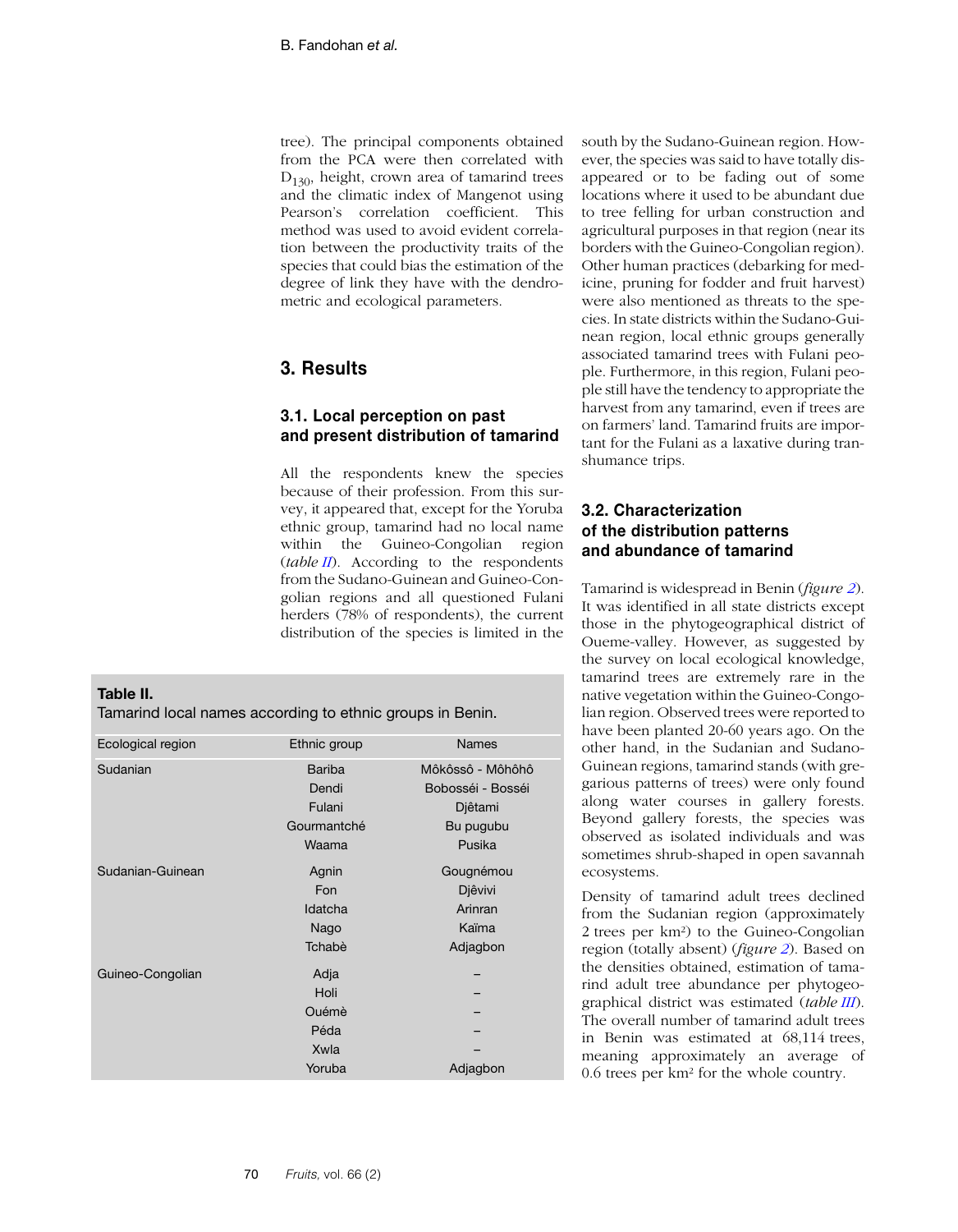<span id="page-6-0"></span>

# **Figure 2.**

Distribution patterns and density of tamarind according to the phytogeographical subdivision of the three ecological regions of Benin.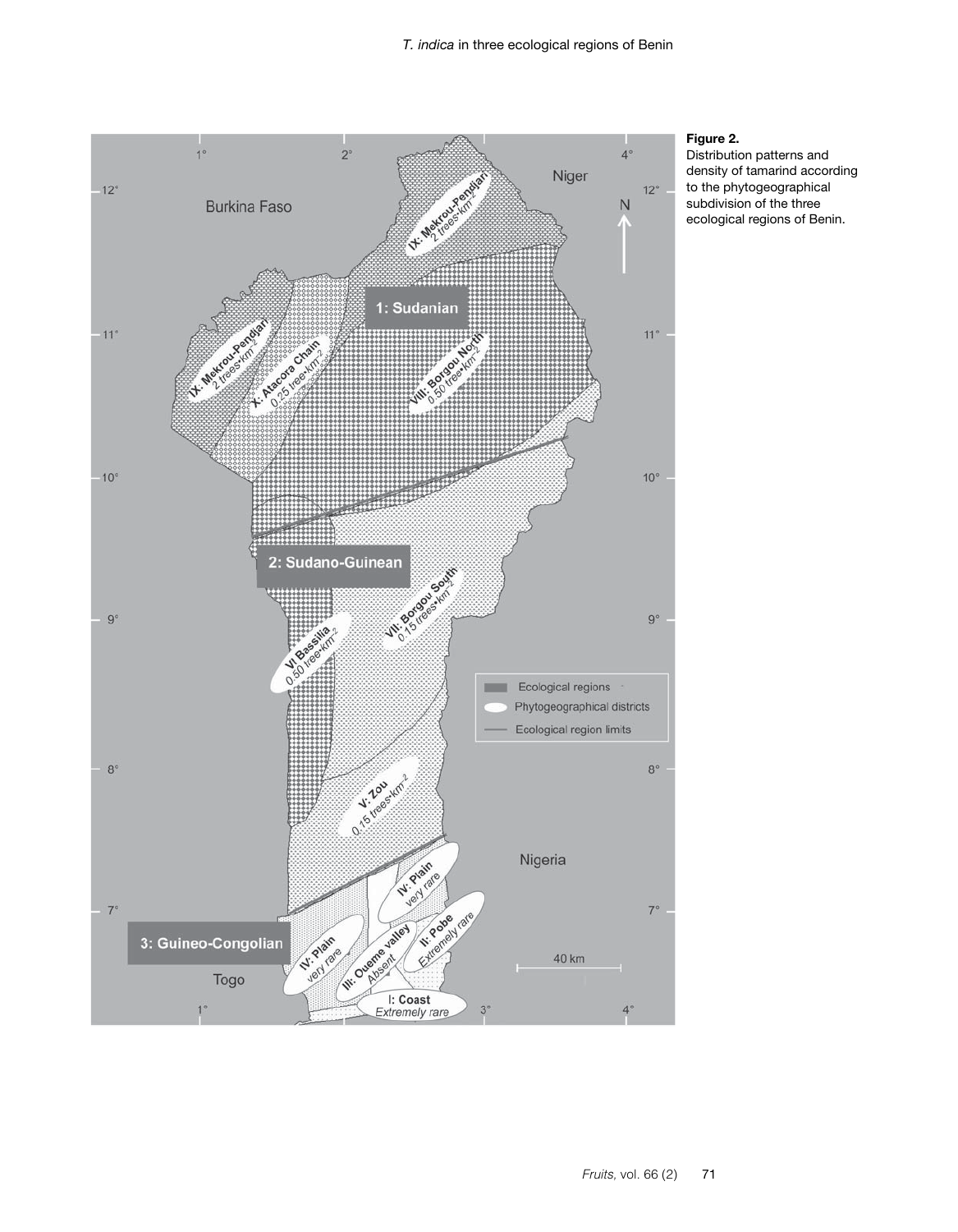## <span id="page-7-0"></span>**Table III.**

Abundance of tamarind according to the phytogeographical districts within three ecological regions of Benin.

| Ecological region                               | Phytogeographical district | Area<br>(km <sup>2</sup> ) | Density<br>$(trees·km-2)$ | Abundance <sup>1</sup><br>(trees) |
|-------------------------------------------------|----------------------------|----------------------------|---------------------------|-----------------------------------|
| Sudanian                                        | Atacora Chain              | 6,905.46021                | 0.25                      | 1,726.365                         |
|                                                 | Mekrou-Pendjari East       | 10,579.0816                | 2.04                      | 21,581.326                        |
|                                                 | Mekrou-Pendjari West       | 6,261.25419                | 2.04                      | 12,772.959                        |
|                                                 | Borgou North               | 32,676.6419                | 0.51                      | 16,665.087                        |
|                                                 |                            |                            |                           |                                   |
| Sudano-Guinean                                  | Borgou South               | 9,599.48146                | 0.15                      | 1,439.922                         |
|                                                 | <b>Bassila</b>             | 24,726.4271                | 0.50                      | 12,363.214                        |
|                                                 | Zou                        | 10,431.6667                | 0.15                      | 1,564.750                         |
| Guineo-Congolian                                | Plain-East                 | 2,071.22318                | Very rare                 |                                   |
|                                                 | Plain-West                 | 5,098.4805                 | Very rare                 | -                                 |
|                                                 | Coast                      | 686.07915                  | <b>Extremely rare</b>     | -                                 |
|                                                 | Pobé                       | 1,613.20103                | <b>Extremely rare</b>     | -                                 |
|                                                 | <b>Oueme Valley</b>        | 1,973.0031                 | Absent                    | -                                 |
| <sup>1</sup> Abundance = area $\times$ density. |                            |                            |                           |                                   |

### **Table IV.**

Mean and coefficient of variation of yields of fruits, pulp and seeds of tamarind according to their location in one of the three ecological regions in Benin.

| Ecological<br>region                                  | <b>Fruit mass</b> |                                        | Pulp mass per fruit |                                       | Number of seeds<br>per fruit |                                       |              |                                    |              |                                    | Fruit yield per tree Pulp yield per tree Seed yield per tree |                                        |
|-------------------------------------------------------|-------------------|----------------------------------------|---------------------|---------------------------------------|------------------------------|---------------------------------------|--------------|------------------------------------|--------------|------------------------------------|--------------------------------------------------------------|----------------------------------------|
|                                                       | Mean<br>(g)       | Coefficient<br>of variation<br>$(\% )$ | Mean<br>(g)         | Coefficient<br>of variation<br>$(\%)$ | Mean                         | Coefficient<br>of variation<br>$(\%)$ | Mean<br>(kq) | Coefficient<br>of variation<br>(%) | Mean<br>(kq) | Coefficient<br>of variation<br>(%) | Mean                                                         | Coefficient<br>of variation<br>$(\% )$ |
| Sudanian                                              | 11.29             | 40.57                                  | 4.10                | 51.22                                 | 8.12                         | 28.20                                 | 34.42        | 46.19                              | 12.39        | 40.07                              | 24758                                                        | 45.18                                  |
| Sudano-<br>Guinean                                    | 17.54             | 37.69                                  | 5.51                | 45.55                                 | 7.68                         | 31.51                                 | 39.07        | 125.75                             | 12.89        | 105.62                             | 20550                                                        | 125.76                                 |
| Guineo-<br>Congolian                                  | 48.85             | 26.64                                  | 14.59               | 30.23                                 | 9.73                         | 20.76                                 | 74.73        | 94.53                              | 22.42        | 91.16                              | 14889                                                        | 89.01                                  |
| $S$ ignificance <sup>1</sup>                          |                   | < 0.0001                               |                     | < 0.0001                              |                              | < 0.0001                              |              | 0.41                               |              | 0.26                               |                                                              | 0.049                                  |
| 1 According to the Kruskal-Wallis non-parametric test |                   |                                        |                     |                                       |                              |                                       |              |                                    |              |                                    |                                                              |                                        |

<sup>1</sup> According to the Kruskal-Wallis non-parametric test.

# **3.3. Estimating tamarind productivity of fresh fruit, pulp and seeds according to ecological regions**

Significant differences were observed among ecological regions for individual fruit and pulp mass, and number of seeds per fruit ( $p < 0.001$ ; H = 314.96; H = 216.99 and H = 35.57, respectively; *table IV*). Fruits from the Guineo-Congolian region had the

highest values for fruit and pulp mass and number of seeds per fruit. In contrast, no significant differences were found between ecological regions regarding overall yields in fruits, pulp and number of seeds per tree  $(p = 0.05;$  H = 1.79; H = 3.55; H = 2.57, respectively). However, the coefficients of variation (cv) suggested considerable treeto-tree variation for the majority of the investigated variables (*table IV*).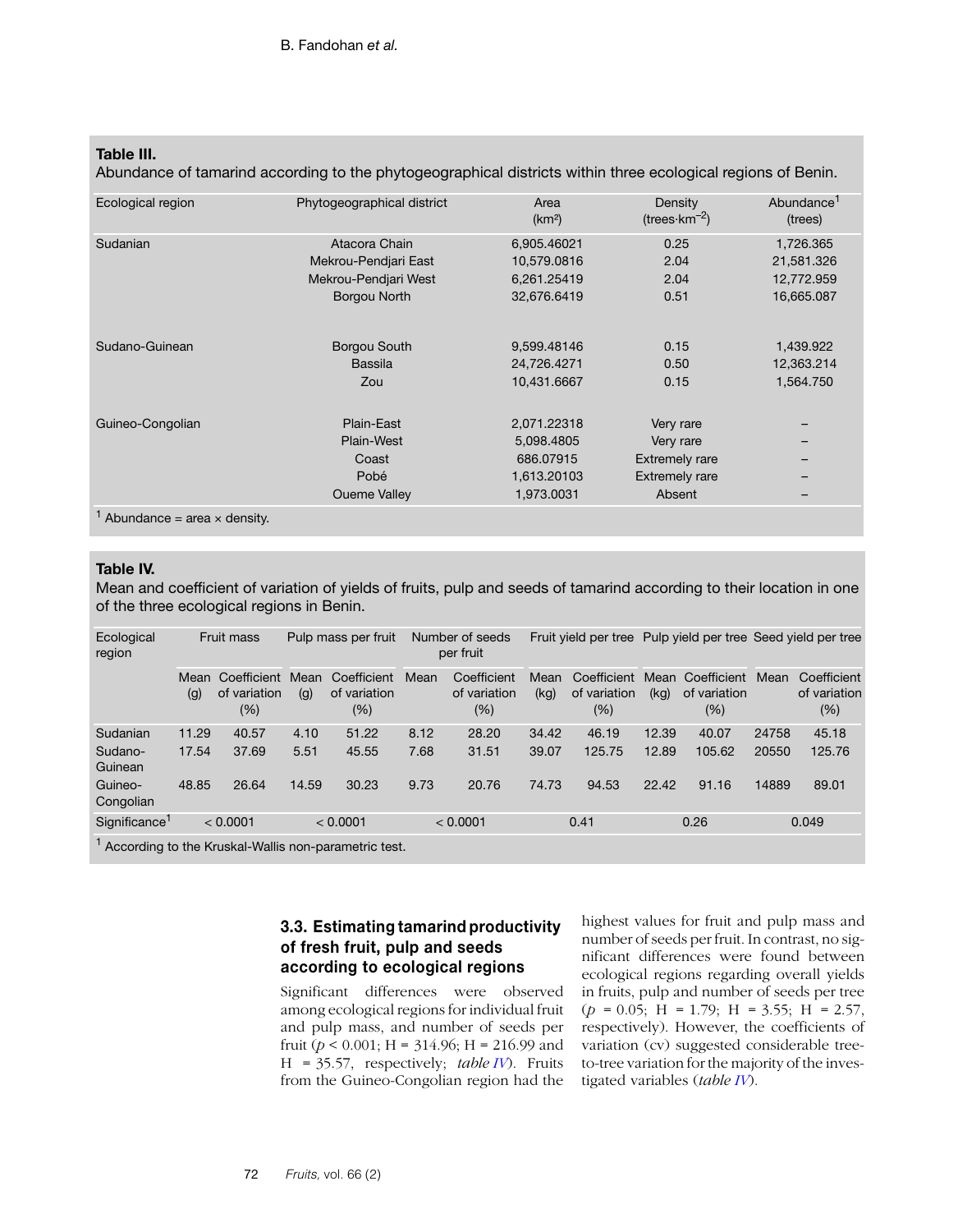The Principal Component Analysis (PCA) performed on productivity characteristics showed that the first two axes explained 85.83% of the observed variations in fruit and pulp mass and number of seeds (*table V*). The first axis is the productivity axis; it shows a positive relationship with and between all the productivity characteristics. The correlation between this axis and the dendrometric and ecological parameters shows a relatively significant and positive correlation between  $I_M$  (the climatic index of Mangenot, which is a measure of water availability) and productivity characteristics. This means that fruit and pulp mass, number of seeds per fruit, and overall yield of fruits, pulp and number of seeds per tree increased with higher  $I_M$  values (*i.e*., wetter regions). Correlation between the first axis component of the PCA and  $D_{130}$ , height and crown area were not significant  $(P > 0.05)$  and cannot be used here to explain the observed variations. The second axis did not take into account productivity traits of *T. indica* species and was not used to assess and describe the link between productivity of the species and the dendrometric and ecological parameters.

## **4. Discussion**

Our findings provide insight into the effect of ecological conditions on the distribution, abundance and productivity of tamarind. They also reflect the effect of human disturbance on its distribution. The nonexistence of local names for the species in some ethnic groups suggests a very recent contact with the species and thus its very late migration to their locations. This matches the hypothesis which assumes the species to have a dry ecosystem origin and suggests its very late introduction into humid regions. By contrast, the affinity of the species for water courses (gallery forests) suggests that habitats with less arid conditions better suit its establishment and expansion. The precise origin of *T .indica* is still under debate. Remnants of orchards dating back from 400 BC are known from Egypt [[35](#page-12-12)], but Buddhist scriptures refer to it as 650 BC [\[21\]](#page-11-20). What is broadly accepted is that the species have a tropical African, Madagascarian and Asian origin [[22](#page-11-21)]. Considering biogeographical regions in Africa, tamarind is most common in the Sahelian and the Sudanian ecological regions [\[25\]](#page-12-2). Nonetheless, it is established in

#### **Table V.**

Correlation between productivity characteristics, tree-level and ecological parameters of tamarind trees in Benin, and the axes 1 and 2 of Principal Component Analysis factors (in brackets is the proportion of variation explained by each axis, expressed in percentage).

| Characteristics                                    | Axis 1<br>$(73.93\%)$ | Axis 2<br>(11.9%) |  |  |  |
|----------------------------------------------------|-----------------------|-------------------|--|--|--|
| Fruit yield per tree                               | 0.954                 | $-0.243$          |  |  |  |
| Pulp yield per tree                                | 0.937                 | $-0.322$          |  |  |  |
| Seed yield per tree                                | 0.686                 | $-0.409$          |  |  |  |
| Fruit mass                                         | 0.745                 | 0.320             |  |  |  |
| Pulp mass per fruit                                | 0.669                 | 0.23              |  |  |  |
| Number of seeds per fruit                          | 0.544                 | 0.139             |  |  |  |
| Diameter at 1.3 m above ground ( $D_{130}$ )       | 0.023                 | $-0.400*$         |  |  |  |
| Height                                             | 0.257                 | $-0.307$          |  |  |  |
| Crown area                                         | 0.318                 | $-0.367$          |  |  |  |
| Climatic index of Mangenot $(l_M)$                 | $0.534**$             | $0.531**$         |  |  |  |
| "*,**": $p < 0.005$ and $p < 0.01$ , respectively. |                       |                   |  |  |  |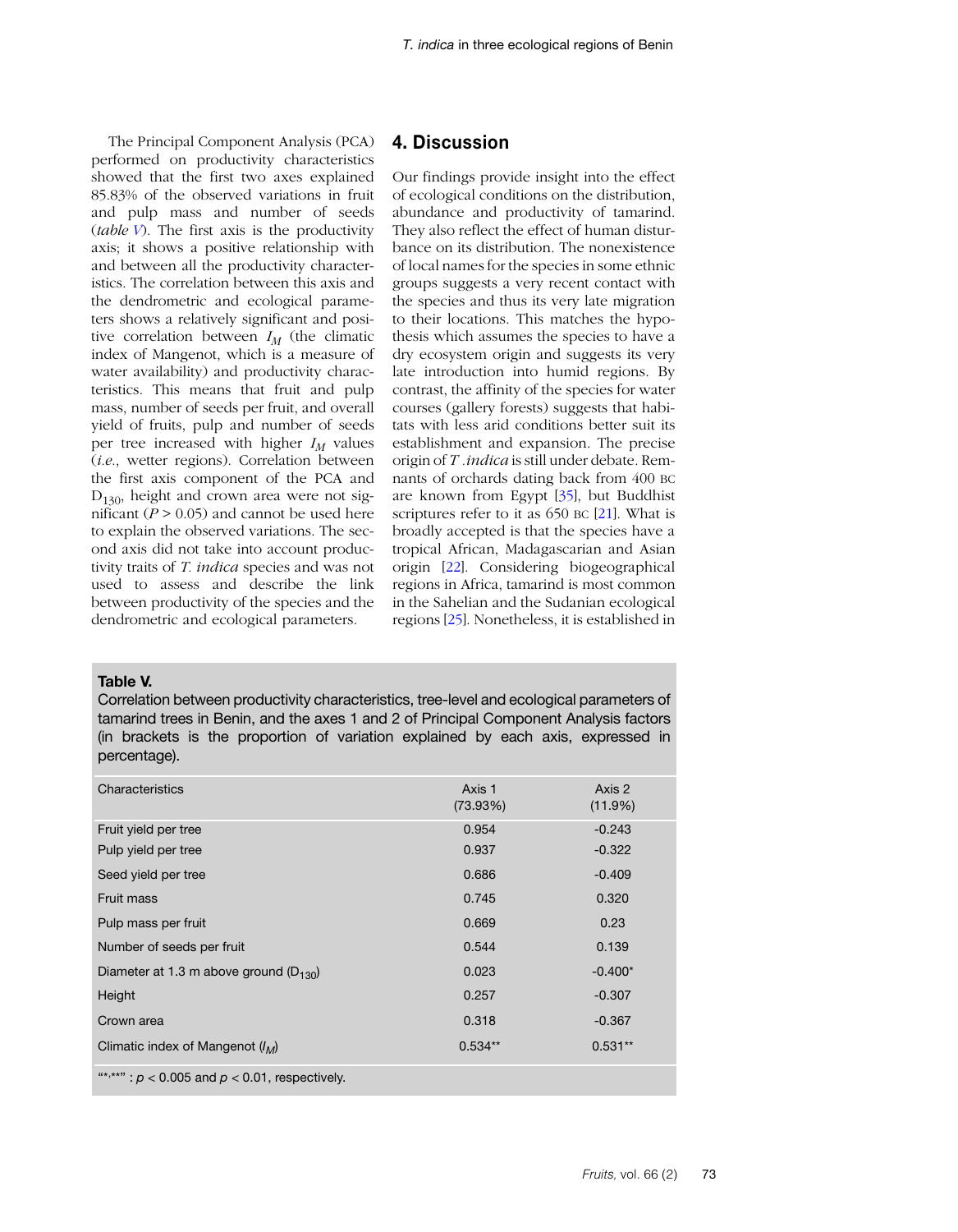more humid zones and in coastal regions [[36](#page-12-13)]. Hypotheses have assumed that the climatic variation observed from 20,000 to 10,000 Before Present and from 2,800 to 2,000 Before Present [\[37\]](#page-12-14), and the subsequent replacement of dense forests of Equatorial Africa by savannah landscapes might have allowed the natural establishment of some savannah tree species (*i.e., Adansonia digita* L., *Vitellaria paradoxa* C.F. Gaertn., *Borassus aethiopum* Mart.) within zones of higher rainfall [\[7](#page-11-6)]. The latter authors have also suggested that high density of these species within the highest rainfall zone of Benin may have to do with the Dahomey Gap phenomenon which dried the humid green forest block. But tamarind might have colonized these regions before those climate change periods. During the last two decades, scientific interest has increased in the Holocene vegetational history of West Africa [[38](#page-12-18)–[40](#page-12-19)], and the Dahomey gap in Benin more specifically [[41](#page-12-15)]. However, none of these studies, including studies in areas where tamarind is currently found, have mentioned *T. indica*, suggesting a very late migration of the species. This overlaps with our results on local ecological knowledge. However, the absence of *T. indica* from paleobotanical findings might be linked to its erratic occurrence at very low frequencies, which might result in a large under-representation compared with other taxa. In addition, considering that tropical trees are often ecologically highly plastic (at least within the tropics), their natural distribution may rather be strongly correlated to their natural dispersion strategies than local variation in environmental conditions. The correlation between spatial patterns of plant species and their dispersion strategies has been highlighted [\[42\]](#page-12-16). Since tamarind is a zoochorous species (monkeys and humans are its natural dispersal agents), its distribution out of its native areas might be linked to monkey and human migrations. It has been illustrated that gene flow related to Fulani migrations might explain the low inter-population genetic diversity noticed within tamarind populations in West Africa [[21](#page-11-20)]. The prevalence of some economically important tree species in the savannahs of Africa north of the equator, combined with paleobotanical and historical evidence, are

strong indicators of human involvement in tree dispersal [\[43](#page-12-17)]. However, Fulani herders' passings (*i.e*., transhumance) are very recent in some Sudano-Guinean localities where natural and very old tamarind trees were observed, and thus transhumance cannot explain the presence of these trees (Sinsin, pers. commun.). The contribution of human migrations to the distribution of *T. indica* may be addressed through the study of the pattern of lineages among the species' populations across the main migration corridors, using chloroplastic DNA analyses [\[21\]](#page-11-20). With regard to the observed gregarious pattern of tamarind trees along water courses (*i.e*., gallery forests), two questions may need to be further addressed: which are the factors or events underlying the affinity of a species typical of arid lands for wetter habitats (*e.g*., gallery forests)? Was the paleo-climate, which favored the establishment of the species, wetter than the current climate it is facing? And, in the case of a positive answer, how far could the adaptability of the species allow its persistence in arid ecosystems?

The findings from this study confirmed the species' erratic distribution in Benin. The marked reduction of tamarind tree density between phytogeographical districts within the Sudanian and the Sudano-Guinian regions might be due to tree felling and mortality of natural regeneration caused by field burning for agricultural purposes. The natural range of the species (especially in the phytogeographical districts of Borgou North and Borgou South, as well as Zou) is characterized by extensive agriculture such as cotton (*Gossypium* spp.) production. In addition, according to our field surveys, in Borgou South and Zou the species is less important to the people except for the Fulani tribes. Thus, tamarind trees were not spared when land was cleaned for agricultural purposes. Though it is frequently observed on hillsides, tamarind was found in low density in landscapes dominated by hills and mountains such as the phytogeographical districts of the Atacora chain and partly that of Zou. This observation contrasts with findings on baobab trees [\[7\]](#page-11-6) and may be linked to the preference of tamarind for well-drained and deep soils [[17](#page-11-16)]. Three reasons may explain the presence of tamarind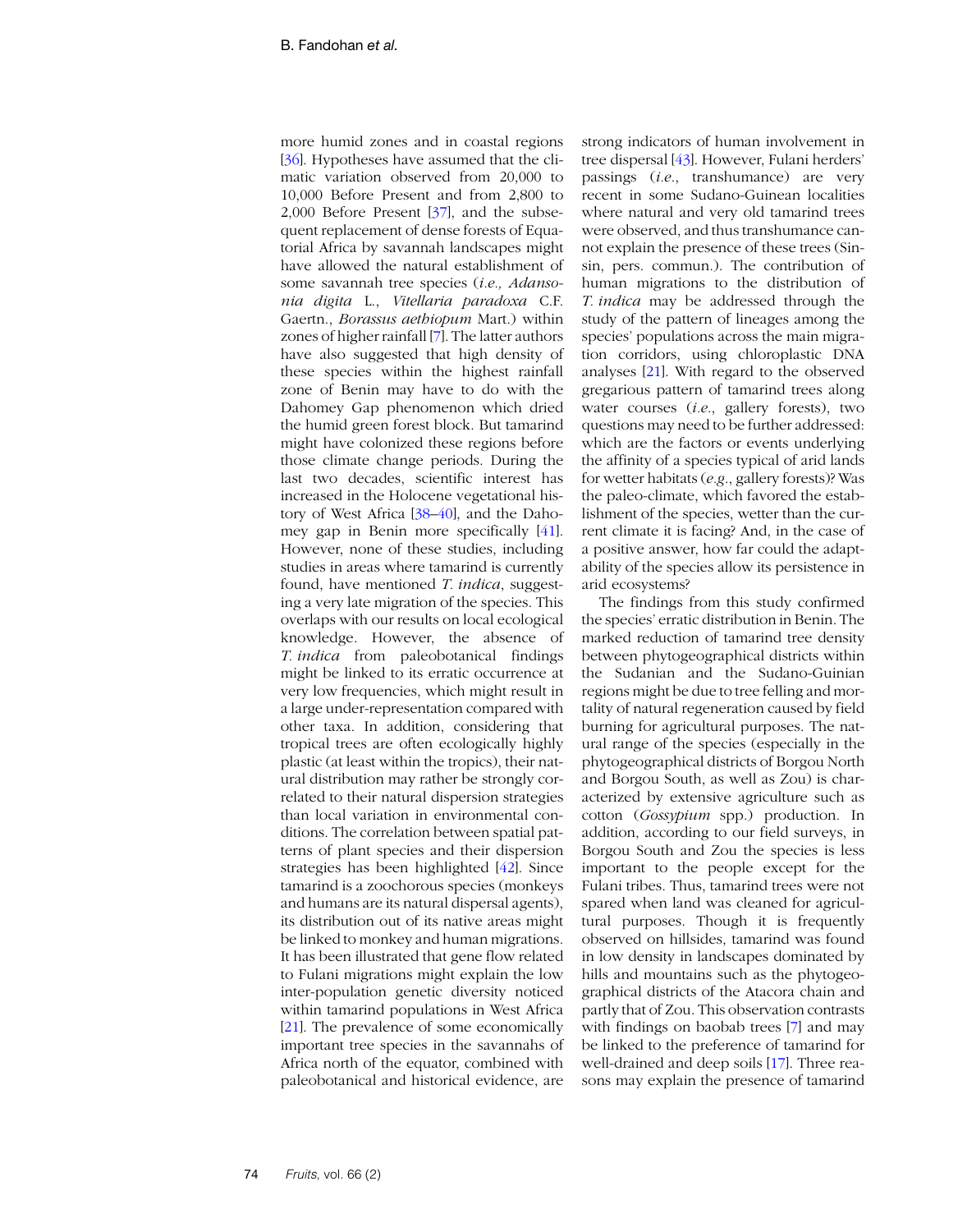on hillsides: (i) tamarind seeds might have been disseminated by monkeys; and/or (ii) when dry periods start, hillsides have plentiful grass plants and are ideal pasture lands for cattle, so Fulani herders might have disseminated tamarind seeds while roaming with their cattle; (iii) cattle might also have contributed to the species' dispersion since they also feed on its fruits.

Productivity (fruit and pulp mass, and number of seeds per fruit) of tamarind trees significantly varied with ecological conditions. This is consistent with other studies that have shown that environmental variables can affect fruit size and shape, and kernel mass [\[7,](#page-11-6) [38](#page-12-18)]. However, estimated overall fruit yields per tree did not significantly differ across ecological regions, suggesting that tamarind trees may tend to invest in a small number of very large fruits under wetter conditions and a very large number of small fruits under dryer conditions.

Fresh fruit yield per tamarind tree in this study was 3 to 6 times lower than the figure in East Africa [(150 to 300) kg] [[36](#page-12-13)]. Productivity, including overall fruit yield per tree, was weakly correlated to tree-level factors (diameter, height and crown area) and the results did not show a linear increase in productivity with tree size, in contrast with other studies [[44](#page-12-20), [45](#page-12-21)]. However, a positive correlation was observed with the climatic index of Mangenot  $(I_M)$ , suggesting productivity to be relatively higher under more humid conditions. Successful fruiting in one year is often followed at the cost of vegetative growth and some woody plants alternate supra-annual schedules of low and high production years [\[46\]](#page-13-0). This may explain the high tree-to-tree variation revealed by the coefficients of variation (cv). It can also explain why some trees with greater diameter or crown area showed very low fruit yield. This also provides strong evidence that ecological conditions which are much less variable than production itself are not the only determinants of variation in tamarind productivity [[47](#page-13-1)]. For example, disease, herbivores, adverse weather such as highspeed winds, particularly during key phenological events such as pollination or fruit development, seasonal fire [\[48\]](#page-13-2), and severe pruning can reduce yield [\[49\]](#page-13-3). Variation in

productivity may also reflect genetic differences [[50](#page-13-4)]. In addition, because tree productivity may greatly fluctuate with time, a single census study can hardly provide an accurate estimation. Besides, the results on seed production irrespective of ecological regions indicate that the often observed lack of regeneration in the species' populations is not driven by lack of seed production. Other factors such as insect feeding pressure on seeds and soil degradation and vegetation fire could be involved.

# **5. Conclusion**

Our study has highlighted the difficulty in understanding the current distribution of tamarind and the need for greater research on this topic. It has also provided useful preliminary information on the variation in fruit yield in tamarind. Savannah landscapes where natural populations of the species exist (*i.e*., the phytogeographical districts within the Sudanian and the Sudano-Guinean regions) are obviously suitable for tamarind plantation. However, the affinity of the species for gallery forests elicits further interest in its capacity to survive the increasing drought stress in its current ecological range. Multi-year census studies are needed to consistently model the impact of environmental characteristics (including soil characteristics), dendrometric characters, genetic variation and human harvesting pressure (pruning) on the interannual variation in fruit yield in order to understand the species' productivity better.

## **Acknowledgments**

This study was supported by Domestication and Development of Baobab and Tamarind (EU-DADOBAT project). We especially thank Patrick Van Damme for comments on an earlier version of the manuscript. We are very grateful to the Fulani herders, local hunters and healers for their help during the field survey and the anonymous reviewers for their useful comments on improving the manuscript.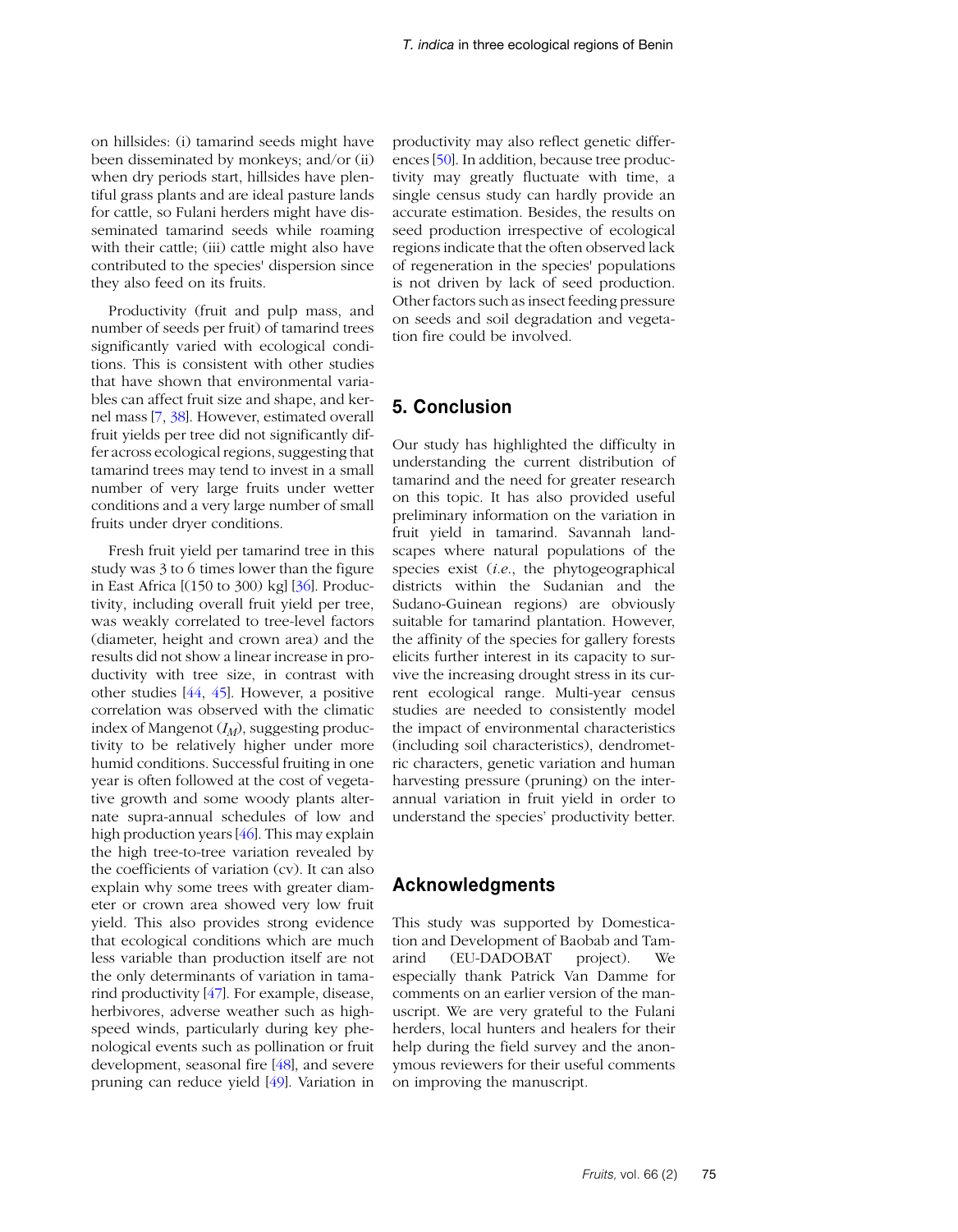# **References**

- <span id="page-11-0"></span>[1] Leakey R.R.B., Simons A.J., The domestication and commercialization of indigenous trees in agroforestry for the alleviation of poverty, Agrofor. Syst. 38 (1998) 165–176.
- <span id="page-11-1"></span>[2] Kouyaté A.M., Van Damme P., Caractères morphologiques de *Detarium microcarpum* Guill. et Perr. au sud du Mali, Fruits 57 (2002) 231–238.
- <span id="page-11-2"></span>[3] Atangana A.R., Ukafor V., Anegbeh P., Asaah E., Tchoundjeu Z., Fondoun J-M., Ndoumbe M., Leakey R.R.B., Domestication of *Irvingia gabonensis*: 2. The selection of multiple traits for potential cultivars from Cameroon and Nigeria, Agrofor. Syst. 55 (2002) 221–229.
- <span id="page-11-3"></span>[4] Leakey R.R.B., Shackleton S., du Plessis P., Domestication potential of marula (*Sclerocarya birrea* subsp. caffra) in South Africa and Namibia: 1. Phenotypic variation in fruit traits, Agrofor. Syst. 64 (2005) 25–35.
- <span id="page-11-4"></span>[5] Bouvet J-M, Kelly B., Sanou H., Allal F., Comparison of marker- and pedigree-based methods for estimating heritability in an agroforestry population of *Vitellaria paradoxa* C.F. Gaertn. (shea tree), Genet. Resour. Crop Evol. 55 (2008) 1291–1301.
- <span id="page-11-5"></span>[6] Ekué M.R.M., Gailing O., Finkeldey R., Transferability of Simple Sequence Repeat (SSR) Markers developed in *Litchi chinensis* to *Blighia sapida* (Sapindaceae), Plant. Mol. Biol. Rep. 27 (2009) 570–574.
- <span id="page-11-7"></span>[8] Leakey R., Fuller S., Treloar T., Stevenson L., Hunter D., Nevenimo T., Binifa J., Moxon J., Characterization of tree-to-tree variation in morphological, nutritional and medicinal properties of *Canarium indicum* nuts, Agrofor. Syst. 73 (2008) 77–87.
- <span id="page-11-6"></span>[7] Assogbadjo A.E., Sinsin B., Codjia J.T.C., Van Damme P., Ecological diversity and pulp, seed and kernel production of the baobab (*Adansonia digitata*) in Benin, Belg. J. Bot. 138 (1) (2005) 47–56.
- <span id="page-11-8"></span>[9] Schlichting C.D., Pigliucci M., Phenotypic evolution: a reaction norm perspective, Sinauer Assoc., Sunderland, Mass., U.S.A., 1998.
- <span id="page-11-9"></span>[10] Gaoue O.G., Ticktin T., Impacts of bark and foliage harvest on *Khaya senegalensis* (Meliaceae) reproductive performance in Benin, J. Appl. Ecol. 28 (2008) 34–40.
- <span id="page-11-10"></span>[11] Diggle P.J., Robust density estimation using distance methods, Biometrika 62 (1) (1975) 39–48.
- <span id="page-11-11"></span>[12] Young L.J., Young, H., Statistical ecology: a population perspective, Kluwer Acad. Publ., Boston, U.S.A., 1998.
- <span id="page-11-12"></span>[13] Diggle P.J., Besag J., Gleaves J.T., Statistical analysis of spatial point by means of distance methods, Biometrics 32 (1976) 659–667.
- <span id="page-11-13"></span>[14] Gaoue O.G., Ticktin T., Fulani knowledge of the ecological impacts of *Khaya senegalensis* (Meliaceae) foliage harvest in Benin and its implications for sustainable harvest, Econ. Bot. 63 (3) (2009) 256–270.
- <span id="page-11-14"></span>[15] Maundu P.M., Ngugi G.W., Kabuye C.H.S., Traditional food plants of Kenya, Natl. Mus. Kenya, Nairobi, Kenya, 1999.
- <span id="page-11-15"></span>[16] Eyog Matig O., Gaoué O.G., Dossou B., Réseaux "Espèces Ligneuses Alimentaire", C. R. Prem. Réun. Réseau, 11–13 déc. 2000, CNSF, Ouagadougou, Burkina Faso, Inst. Int. Ressour. Phytogénét., 2002.
- <span id="page-11-16"></span>[17] El-Siddig K., Gunasena H.P.M, Prasad B.A. Pushpakumara D.K.N.G., Ramana K.V.R., Vijayanand P., Williams J.T., Tamarind, *Tamarindus indica* L., Southampt., Cent. Underutil. Crops, Southampt., U.K., 2006.
- <span id="page-11-17"></span>[18] Bowe C., Haq N., Quantifying the global environmental niche of an underutilized tropical fruit tree (*Tamarindus indica*) using herbarium records, Agric. Ecosyst. Environ. 139 (1–2) (2010) 51–58.
- <span id="page-11-18"></span>[19] Soloviev P., Niang T.D., Gaye A., Totte A., Variabilité des caractères physico-chimiques des fruits de trois espèces ligneuses de cueillette récoltés au Sénégal : *Adansonia digitata*, *Balanites aegyptiaca* et *Tamarindus indica*, Fruits 59 (2004) 109–119.
- <span id="page-11-19"></span>[20] Diallo B.O., Biologie de la reproduction et évaluation de la diversité génétique chez une légumineuse : *Tamarindus indica* L. (Caesalpinioideae), Univ. Montp. II, Sci. Tech. Languedoc, Thèse, Montp., France, 2001.
- <span id="page-11-20"></span>[21] Diallo B.O., Joly H.I., Mckey D., Hossaert-Mckey M., Chevallier M.H., Genetic diversity of *Tamarindus indica* populations: Any clues on the origin from its current distribution?, Afr. J. Biotechnol. 6 (7) (2007) 853–860.
- <span id="page-11-21"></span>[22] Diallo B.O., Mckey D., Chevallier M-H., Joly H.I., Hossaert-Mckey M., Breeding system and pollination biology of the semi-domesticated fruit tree, *Tamarindus indica* L. (Leguminosae: Caesalpinioideae): Implications for fruit production, selective breeding, and conservation of genetic resources, Afr. J. Biotechnol. 7 (22) (2008) 4068–4075.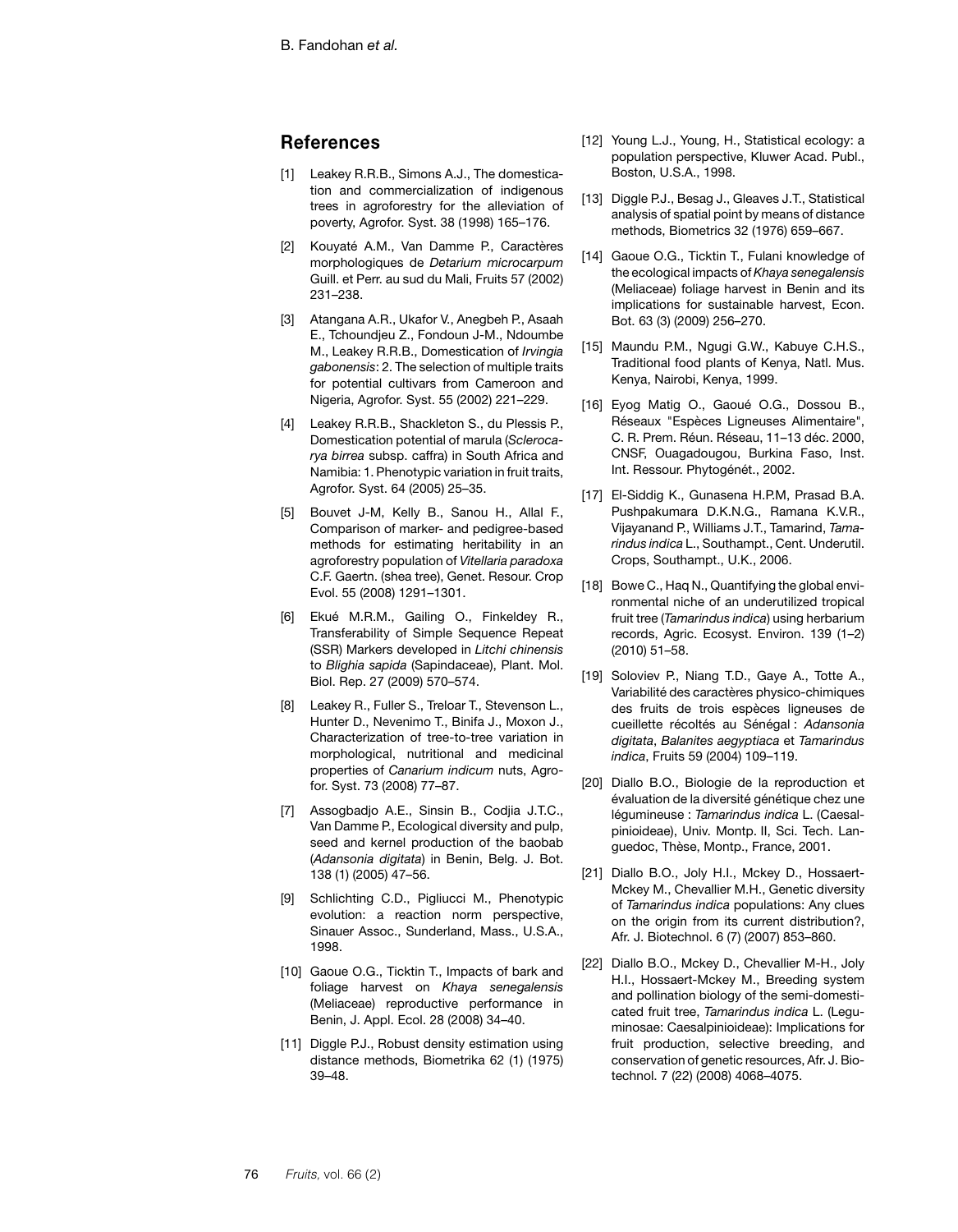- <span id="page-12-0"></span>[23] Diallo B.O., Joly H.I., McKey D., Hossaert-McKey, M., Chevallier M.H., Variation des caractères biométriques des graines et des plantules de neuf provenances de *Tamarindus indica* L. (Caesalpinioideae), Fruits 65 (3) (2010) 153–167.
- <span id="page-12-1"></span>[24] Fandohan B., Assogbadjo A.E., Glèlè Kakaï, R., Sinsin, B., Van Damme P., Impact of habitat type on the conservation status of tamarind (*Tamarindus indica* L.) populations in the W National Park of Benin, Fruits 65 (1) (2010) 11–19.
- <span id="page-12-2"></span>[25] White F., The vegetation of Africa, UNESCO Paris, France, Nat. Resour. Res. 20 (1983) 1–356.
- <span id="page-12-3"></span>[26] Anon., Troisième recensement général de la population et de l'habitation (RGPH-3), Résultats définitifs : Caractéristiques générales de la population, Inst. Natl. Stat. Appl. Econ. (INSAE), Cotonou, Bénin, 2003.
- <span id="page-12-4"></span>[27] Adomou C.A, Sinsin B., van der Maesen L.J.G., Phytosociological and chorological approaches to phytogeography: a mesoscale study in Benin, Syst. Geogr. Plants 76 (2006) 155–178.
- <span id="page-12-5"></span>[28] Grais R.F., Coulombier D., Ampuero J., Lucas M.E.S., Barretto A.T., Jacquier G., Diaz F., Balandine S., Mahoudeau C., Brown V., Are rapid population estimates accurate? A field trial of two different assessment methods, Disasters 30 (3) (2006) 364–376.
- <span id="page-12-6"></span>[29] Diggle P.J., Statistical analysis of spatial point processes, Second ed., Arnold, Lond., U.K., 2003.
- <span id="page-12-9"></span>[30] Lamien N., Tigabu M., Guinko S., Oden P.C., Variations in dendrometric and fruiting characters of *Vitellaria paradoxa* populations and multivariate models for estimation of fruit yield, Agrofor. Syst. (2007) DOI 10.1007/ s10457-006-9013-x.
- <span id="page-12-7"></span>[31] Leakey R.R.B., Fondoun J.-M., Atangana A., Tchoundjeu Z., Quantitative descriptors of variation in the fruits and seeds of *Irvingia gabonensis*, Agrofor. Syst. 50 (2000) 47–58.
- <span id="page-12-10"></span>[32] Hijmans R.J., Cameron S.E., Parra J.L., Jones P.G., Jarvis A., The WorldClim interpolated global terrestrial climate surfaces, Vers. 1.3., http://biogeo.berkeley.edu/, 2004.
- <span id="page-12-11"></span>[33] Kouyaté A.M., Aspects ethnobotaniques et étude de la variabilité morphologique, biochimique et phénologique de *Detarium microcarpum* Guill et Perr. au Mali, Univ. Ghent, Thèse, Ghent, Belg., 2005.
- <span id="page-12-8"></span>[34] Ryan T.A., Joiner B.L., Normal probability plots and tests for normality: technical report, Univ. Park, Stat. Dep., Pa. State Univ., State Coll., Pennsylvania, U.S.A., 1976.
- <span id="page-12-12"></span>[35] Aubréville A., Flore forestière soudanoguinéenne, AOF-Cameroun-AEF, Soc. Ed. , Marit. Colon., Paris, France, 1950.
- <span id="page-12-13"></span>[36] Jama B.A., Mohamed A.M., Mulatya J., Njui A.N., Comparing the "Big Five": A framework for the sustainable management of indigenous fruit trees in the drylands of East and Central Africa, Ecol. Indic. 8 (2) (2008) 170–179.
- <span id="page-12-14"></span>[37] Maley J., Brenac P., Vegetation dynamics, palaeoenvironments and climatic changes in the forests of West Cameroon during the last 28,000 years, Rev. Palaeobot. Palynol. 99 (1998) 157–188.
- <span id="page-12-18"></span>[38] Salzmann U., Waller M., The Holocene vegetational history of the Nigerian Sahel based on multiple pollen profiles, Rev. Palaeobot. Palynol. 100 (1998) 39–72.
- [39] Salzmann U., Are savannas degraded forests? A Holocene pollen record from the Sudanian zone of NE Nigeria, Veg. Hist. Archaeobot. 9 (2000) 1–15.
- <span id="page-12-19"></span>[40] Salzmann U., Hoelzmann P., Morczineck I., Late Quaternary climate and vegetation of the Sudanian zone of NE Nigeria, Quat. Res. 58 (2002) 73–83.
- <span id="page-12-15"></span>[41] Salzmann U., Hoelzmann P., The Dahomey gap: An abrupt climatically induced rain forest fragmentation in West Africa during the late Holocene, Holocene 15 (2) (2005) 190–199.
- <span id="page-12-16"></span>[42] Collinet F., Essai de regroupement des principales espèces structurantes d'une forêt dense humide d'après l'analyse de leur répartition spatiale (Forêt de Paracou-Guyane), Lab. Biom., Génét. Biol. Popul., UMR CNRS 5558, Group. Intérêt Sci. Sylvolab, Guyane, France, 1997.
- <span id="page-12-17"></span>[43] Maranz S., Wiesman Z., Evidence for indigenous selection and distribution of the shea tree, *Vitellaria paradoxa*, and its potential significance to prevailing parkland savanna tree patterns in sub-Saharan Africa, north of the equator, J. Biogeogr. 30 (2003) 1505– 1516.
- <span id="page-12-20"></span>[44] Wadt L.H.O., Kainer K.A., Gomes-Silva D.A.P., Population structure and nut yield of *Bertholletia excelsa* stand in southwestern Amazonia, For. Ecol. Manag. 211 (2005) 371–384.
- <span id="page-12-21"></span>[45] Zuidema P.A., Boot R.G.A., Demography of the Brazil nut tree (*Bertholletia excelsa*) in the